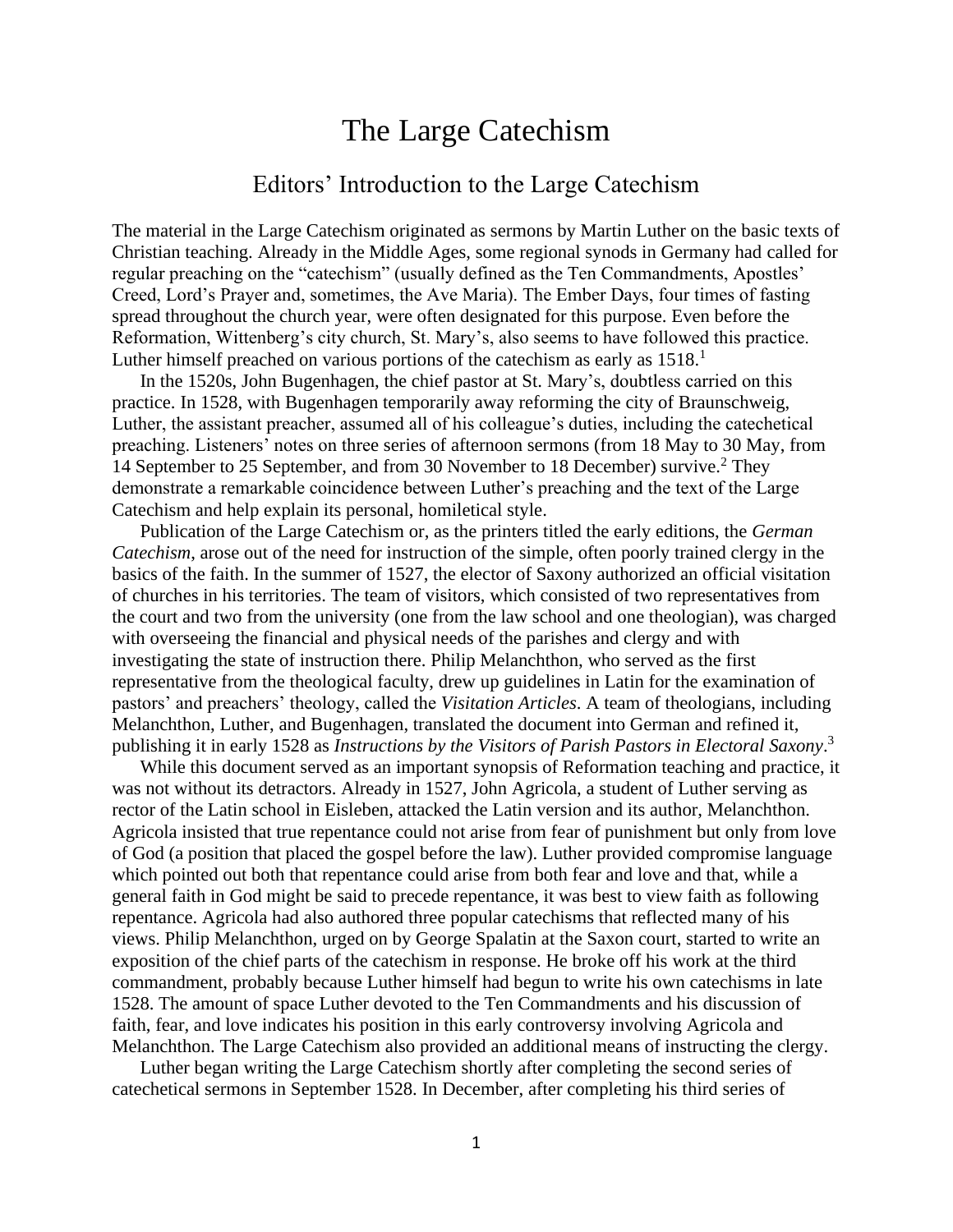sermons, he revised what he had written about the second and third commandments based on these later sermons. Because the material on the first commandment and the "conclusion" of the commandments had already been printed, he added new comments on these texts at the end of the section on the commandments.<sup>4</sup> By January, work on the Large Catechism had progressed through the Lord's Prayer. At that point, Luther became ill, and he stopped working until the end of March. The resumption of his work on the Large Catechism coincided with his preaching for Holy Week, 1529 (21–27 March). His sermons on Confession and the Lord's Supper during that week strongly influenced the material in the Large Catechism on those themes.<sup>5</sup>

Luther's *German Catechism* appeared by mid-April 1529. He immediately set about revising his work, adding the section on confession (based upon the aforementioned Holy Week sermons) and expanding the introductory material on the Lord's Prayer.<sup>6</sup> The printer, George Rhau, added a series of woodcuts from the workshop of Lucas Cranach Sr.<sup>7</sup> The 1530 edition contained for the first time Luther's longer preface, which he probably composed while at the Coburg Castle during the Diet of Augsburg.<sup>8</sup> The edition of 1538 was the last to be published during Luther's lifetime that contained minor corrections by him. The Latin translation by Vincent Obsopoeus appeared in 1529. The translator created a showpiece in Latin style by adding classical citations and allusions to ancient history. It influenced, among other things, the first edition of John Calvin's *Institutes of the Christian Religion*.

The Book of Concord from 1580, by including the catechisms of Luther, followed the example of several *corpora doctrinae* (standard bodies of doctrine) from the time. The catechisms represented a Bible for the laity because they dealt with material necessary for each Christian to know.<sup>9</sup> The Book of Concord used as its source the Jena edition of Luther's Works, which had reversed the order of the two prefaces and omitted the section on private confession. In contrast, the present translation follows the text of the second, revised and expanded version of 1529.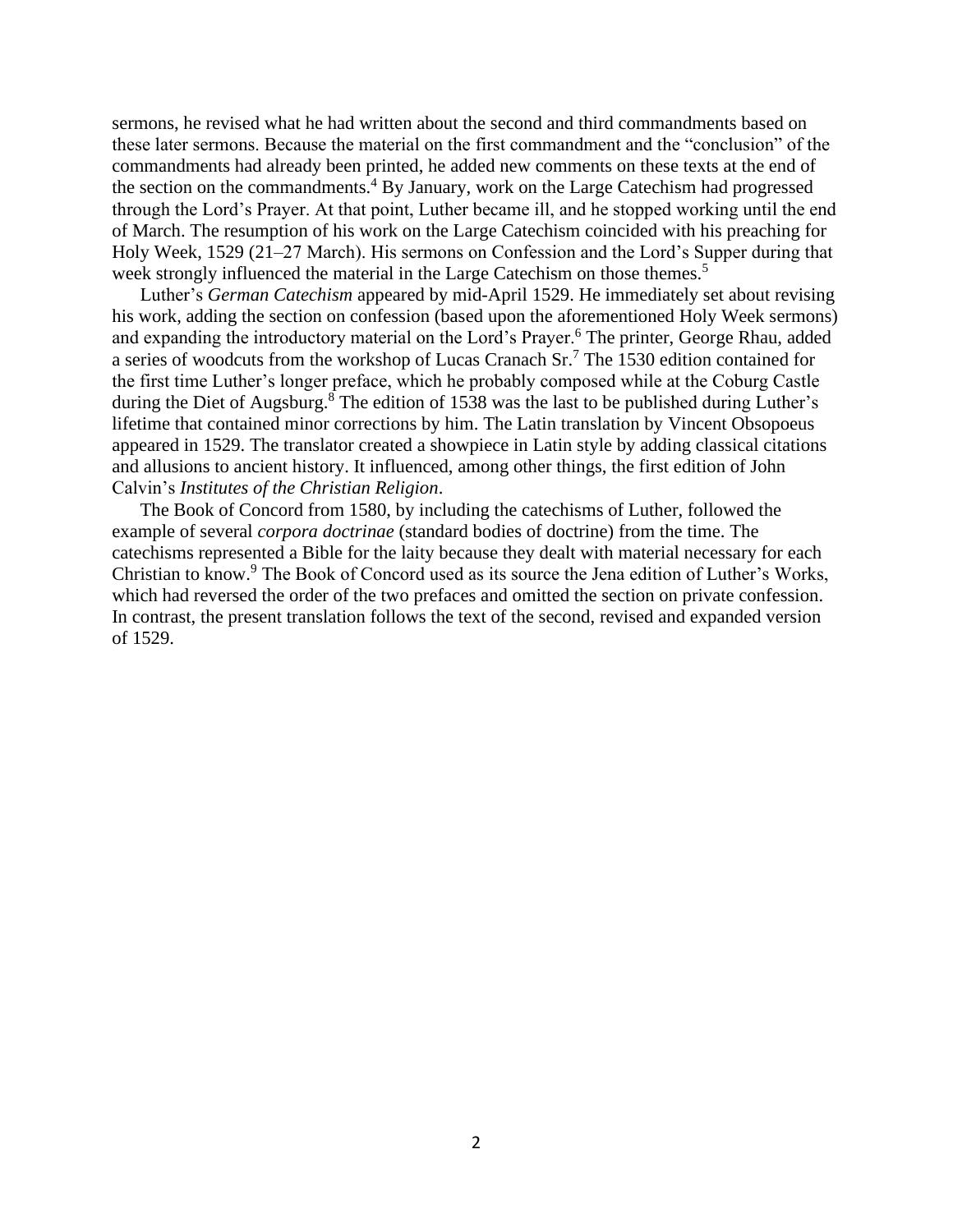## [Fifth Part:] The Sacrament of the Altar

As we heard about Holy Baptism, so we must speak about the second sacrament in the same way, under three headings, stating what it is, what its benefits are, and who is to receive it. All this is established from the words Christ used to institute it. So everyone who wishes to be a Christian and to go to the sacrament should know them. For we do not intend to admit to the sacrament and administer it to those who do not know what they seek or why they come. The words are these: $226$ 

"Our LORD Jesus Christ, on the night when he was betrayed, took the bread, gave thanks, and broke it, and gave it to his disciples and said, 'Take, eat; this is my body, which is given for you. Do this in remembrance of me.'

"In the same way also he took the cup after supper, gave thanks, and gave it to them, and said, 'Take, drink of this, all of you. This cup is the New Testament in my blood, which is poured out for you for the forgiveness of sins. Do this, as often as you drink it, in remembrance of me.' "

Here, too, we do not want to quarrel and dispute with those who despise and desecrate this sacrament. Instead, as in the case of baptism, we shall first learn what is of greatest importance, namely, that the chief thing is God's Word and ordinance or command. It was not dreamed up or invented by some mere human being but was instituted by Christ without anyone's counsel or deliberation. Therefore, just as the Ten Commandments, the Lord's Prayer, and the Creed retain their nature and value even if you never keep, pray, or believe them, so also does this blessed sacrament remain unimpaired and inviolate even if we use and handle it unworthily. Do you think God cares so much about our faith and conduct that he would permit them to affect his ordinance? No, all temporal things remain as God has created and ordered them, regardless of how we treat them. This must always be emphasized, for thus we can thoroughly refute all the babbling of the seditious spirits who, contrary to the Word of God, regard the sacraments as something that we do.

Now, what is the Sacrament of the Altar? Answer: It is the true body and blood of the LORD Christ, in and under the bread and wine, which we Christians are commanded by Christ's word to eat and drink. And just as we said of baptism that it is not mere water, so we say here, too, that the sacrament is bread and wine, but not mere bread and wine such as is served at the table. Rather, it is bread and wine set within God's Word and bound to it.

It is the Word, I say, that makes this a sacrament and distinguishes it from ordinary bread and wine, so that it is called and truly is Christ's body and blood. For it is said, "Accedat verbum ad elementum et fit sacramentum," that is, "When the Word is joined to the external element, it becomes a sacrament."<sup>227</sup> This saying of St. Augustine is so appropriate and well put that he could hardly have said anything better. The Word must make the element a sacrament; otherwise, it remains an ordinary element. Now, this is not the word and ordinance of a prince or emperor, but of the divine Majesty at whose feet all creatures should kneel and confess that it is as he says, and they should accept it with all reverence, fear, and humility.

With this Word you can strengthen your conscience and declare: "Let a hundred thousand devils, with all the fanatics, come forward and say, 'How can bread and wine be Christ's body and blood?' etc. Still I know that all the spirits and scholars put together have less wisdom than the divine Majesty has in his littlest finger. Here is Christ's word: 'Take, eat, this is my body.' 'Drink of this, all of you, this is the New Testament in my blood,' etc. Here we shall take our stand and see who dares to instruct Christ and alter what he has spoken. It is true, indeed, that if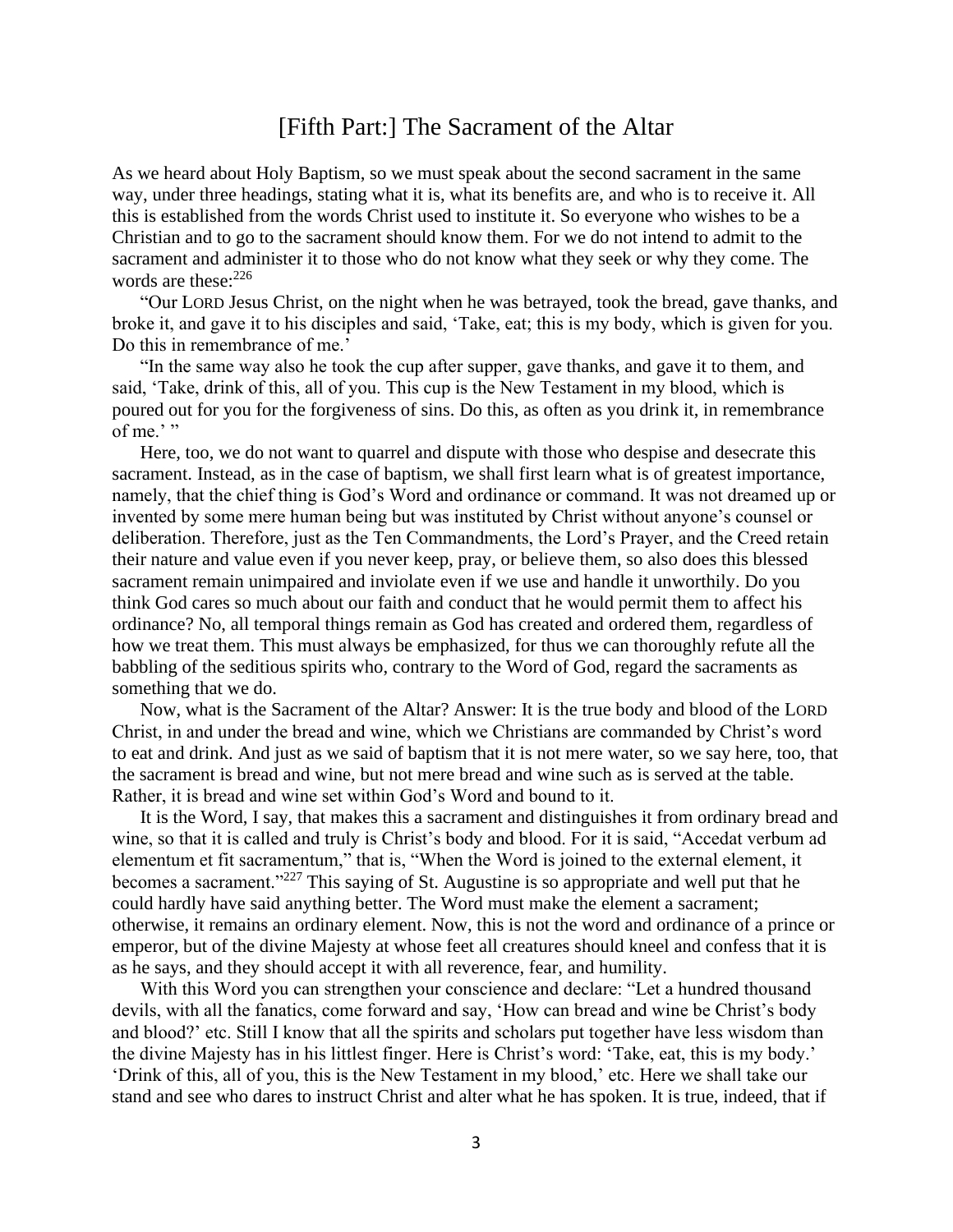you take the Word away from the elements or view them apart from the Word, you have nothing but ordinary bread and wine. But if the words remain, as is right and necessary, then by virtue of them the elements are truly the body and blood of Christ. For as Christ's lips speak and say, so it is; he cannot lie or deceive."

Hence it is easy to answer all kinds of questions that now trouble people—for example, whether even a wicked priest can administer the sacrament, and similar questions. Our conclusion is: Even though a scoundrel receives or administers the sacrament, it is the true sacrament (that is, Christ's body and blood), just as truly as when one uses it most worthily. For it is not founded on human holiness but on the Word of God. As no saint on earth, yes, no angel in heaven can make bread and wine into Christ's body and blood, so likewise can no one change or alter the sacrament, even through misuse. For the Word by which it was constituted a sacrament is not rendered false because of an individual's unworthiness or unbelief. Christ does not say, "If you believe or if you are worthy, you have my body and blood," but rather, "Take, eat and drink, this is my body and blood." Likewise, when he says, "Do this" (namely, what I now do, what I institute, what I give you and bid you take), this is as much as to say, "No matter whether you are worthy or unworthy, you have here his body and blood by the power of these words that are connected to the bread and wine." Mark this and remember it well. For upon these words rest our whole argument, our protection and defense against all errors and deceptions that have ever arisen or may yet arise.

Thus we have briefly considered the first part, namely, the essence of this sacrament. Now we come also to its power and benefit, for which purpose the sacrament was really instituted. For it is most necessary that we know what we should seek and obtain there. This is clear and easily understood from the words just quoted: "This is my body and blood, given and poured out FOR YOU for the forgiveness of sins." That is to say, in brief, that we go to the sacrament because there we receive a great treasure, through and in which we obtain the forgiveness of sins. Why? Because the words are there, and they impart it to us! For this reason he bids me eat and drink, that it may be mine and do me good as a sure pledge and sign—indeed, as the very gift he has provided for me against my sins, death, and all evils.

Therefore, it is appropriately called food of the soul, for it nourishes and strengthens the new creature. For in the first instance, we are born anew through baptism. However, our human flesh and blood, as I have said, have not lost their old skin. There are so many hindrances and attacks of the devil and the world that we often grow weary and faint and at times even stumble. Therefore the Lord's Supper is given as a daily food and sustenance so that our faith may be refreshed and strengthened and that it may not succumb in the struggle but become stronger and stronger. For the new life should be one that continually develops and progresses. But it has to suffer a great deal of opposition. The devil is a furious enemy; when he sees that we resist him and attack the old creature, and when he cannot rout us by force, he sneaks and skulks about at every turn, trying all kinds of tricks, and does not stop until he has finally worn us out so that we either renounce our faith or lose heart<sup> $228$ </sup> and become indifferent or impatient. For times like these, when our heart feels too sorely pressed, this comfort of the Lord's Supper is given to bring us new strength and refreshment.

Here again our clever spirits contort themselves with their great learning and wisdom; they rant and rave, "How can bread and wine forgive sins or strengthen faith?" Yet they have heard and know that we do not claim this of bread and wine—for in itself bread is bread—but of that bread and wine that are Christ's body and blood and that are accompanied by the Word. These and no other, we say, are the treasure through which such forgiveness is obtained. This treasure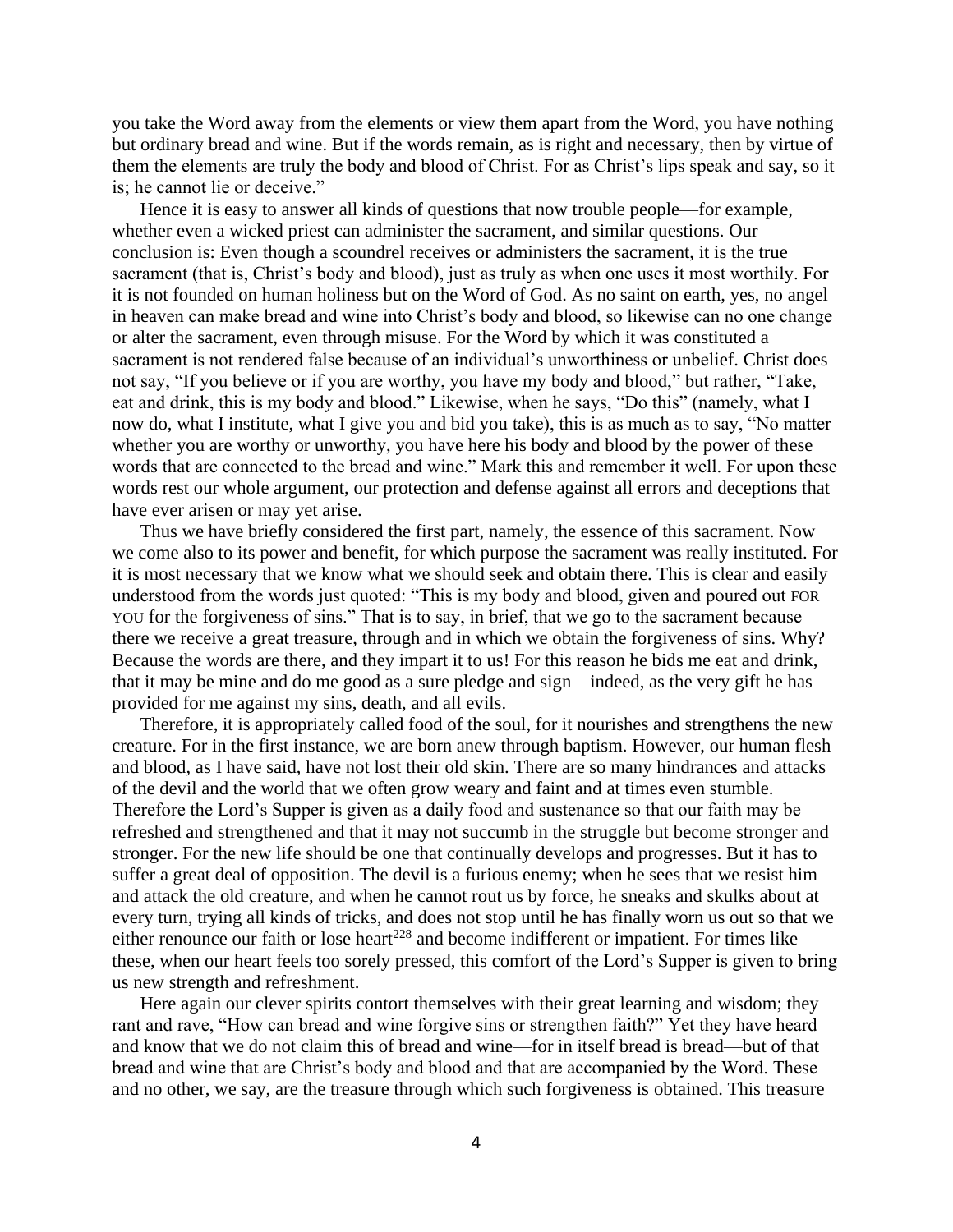is conveyed and communicated to us in no other way than through the words "given and shed for you." Here you have both—that it is Christ's body and blood and that they are yours as a treasure and gift. Christ's body cannot be an unfruitful, useless thing that does nothing and helps no one. Yet, however great the treasure may be in itself, it must be set within the Word and offered to us through the Word, otherwise we could never know of it or seek it.

Therefore it is absurd for them to say that Christ's body and blood are not given and poured out for us in the Lord's Supper and hence that we cannot have forgiveness of sins in the sacrament. Although the work took place on the cross and forgiveness of sins has been acquired, yet it cannot come to us in any other way than through the Word. How should we know that this took place or was to be given to us if it were not proclaimed by preaching, by the oral Word? From what source do they know of forgiveness, and how can they grasp and appropriate it, except by steadfastly believing the Scriptures and the gospel? Now, the whole gospel and the article of the Creed, "I believe in one holy Christian church . . . the forgiveness of sins," are embodied in this sacrament and offered to us through the Word. Why, then, should we allow such a treasure to be torn out of the sacrament? They<sup>229</sup> must still confess that these are the very words that we hear everywhere in the gospel. They can no more say that these words in the sacrament are of no value than they can dare to say that the whole gospel or Word of God apart from the sacrament is of no value.

So far we have treated the whole sacrament from the standpoint both of what it is in itself and of what it brings and benefits. Now we must also consider who the person is who receives such power and benefit. Briefly, as we said above about baptism and in many other places, the answer is: It is the one who believes what the words say and what they give, for they are not spoken or preached to stone and wood but to those who hear them, those to whom he says, "Take and eat," etc. And because he offers and promises forgiveness of sins, it can be received in no other way than by faith. This faith he himself demands in the Word when he says, "given FOR YOU" and "shed FOR YOU," as if he said, "This is why I give it and bid you eat and drink, that you may take it as your own and enjoy it." All those who let these words be addressed to them and believe that they are true have what the words declare. But those who do not believe have nothing, for they let this gracious blessing be offered to them in vain and refuse to enjoy it. The treasure is opened and placed at everyone's door, yes, upon the table, but it is also your responsibility to take it and confidently believe that it is just as the words tell you.

Now this is the sum total of a Christian's preparation to receive this sacrament worthily. Because this treasure is fully offered in the words, it can be grasped and appropriated only by the heart. Such a gift and eternal treasure cannot be seized with the hand. Fasting, prayer, and the like may have their place as an external preparation and children's exercise so that one's body may behave properly and reverently toward the body and blood of Christ. But the body cannot grasp and appropriate what is given in and with the sacrament. This is done by the faith of the heart that discerns and desires such a treasure.

This is enough on this sacrament, as far as is necessary for general teaching purposes. What else there is to say about it belongs at a different time. $^{230}$ 

In conclusion, now that we have the right interpretation and teaching concerning the sacrament, there is also great need to admonish and encourage us so that we do not let this great a treasure, which is daily administered and distributed among Christians, pass by to no purpose. What I mean is that those who want to be Christians should prepare themselves to receive this blessed sacrament frequently. For we see that people are becoming lax and lazy about its observance. A great number of people who hear the gospel, now that the pope's nonsense has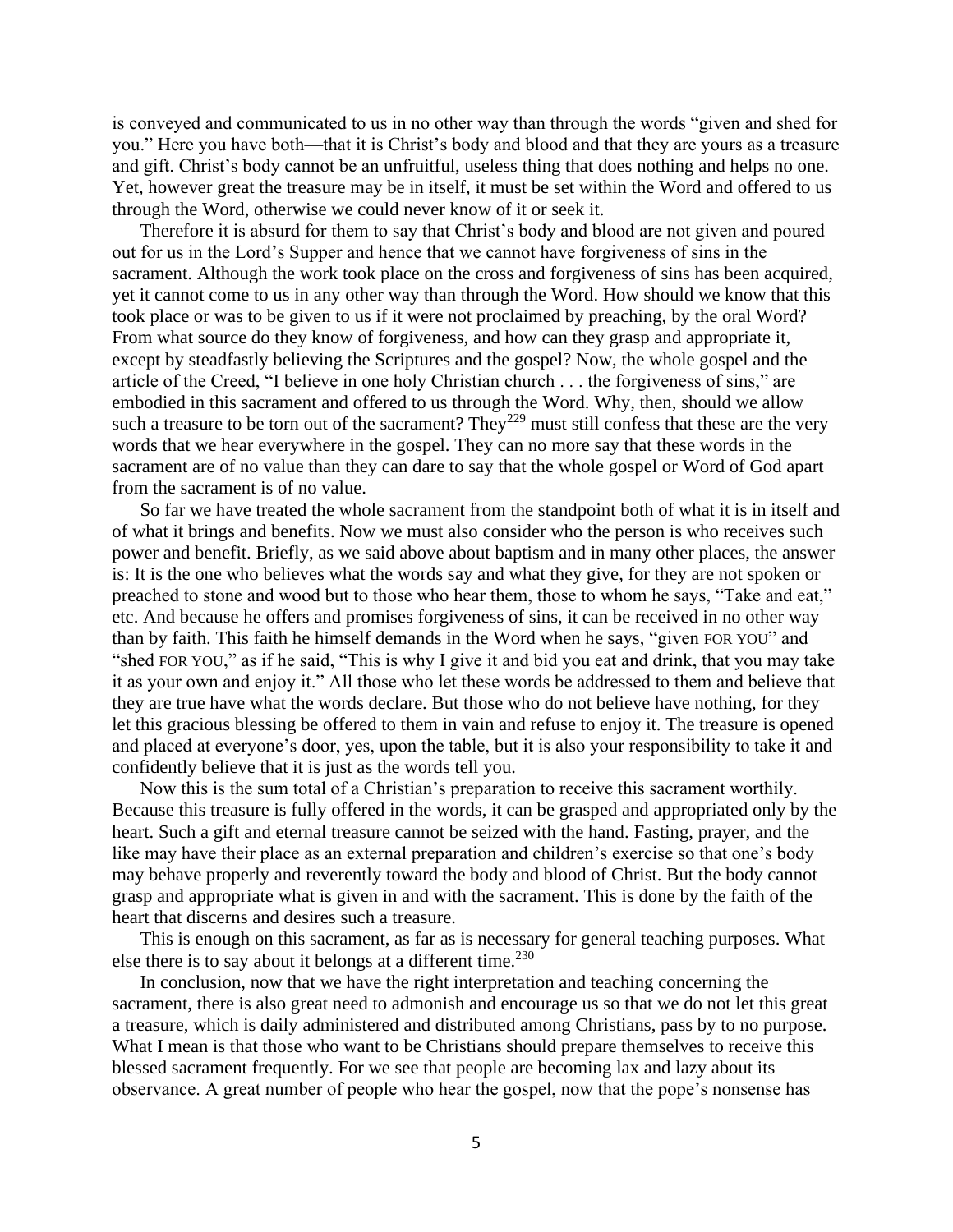been abolished and we are freed from his compulsion and commands, let a year, or two, three, or more years go by without receiving the sacrament, as if they were such strong Christians that they have no need of it. Others let themselves be kept and deterred from it because we have taught that none should go unless they feel a hunger and thirst impelling them to it. Still others pretend that it is a matter of liberty, not of necessity, and that it is enough if they simply believe. Thus the great majority go so far that they become quite barbarous and ultimately despise both the sacrament and God's Word.

Now it is true, as we have said, that no one under any circumstances should be forced or compelled, lest we institute a new slaughter of souls. Nevertheless, it must be understood that such people who abstain and absent themselves from the sacrament over a long period of time are not to be considered Christians. For Christ did not institute the sacrament for us to treat it as a spectacle, but he commanded his Christians to eat and drink it and thereby remember him.

Indeed, true Christians who cherish and honor the sacrament should of their own accord urge and constrain themselves to go. However, in order that the simple people and the weak, who would also like to be Christians, may be induced to see the reason and the need for receiving the sacrament, we shall talk a little about this. As in other matters that have to do with faith, love, and patience, it is not enough just to teach and to instruct, but there must also be daily exhortation, so that on this subject we must be persistent in preaching, lest people become indifferent and bored. For we know and feel how the devil always sets himself against this and every other Christian activity, hounding and driving people from it as much as he can.

In the first place, we have a clear text in the very words of Christ, "DO THIS in remembrance of me." These are words that instruct and command us, urging all those who want to be Christians to partake of the sacrament. Therefore, whoever wants to be a disciple of Christ—it is those to whom he is speaking here—must faithfully hold to this sacrament, not from compulsion, forced by humans, but to obey and please the Lord Christ. However, you may say, "But the words are added, 'as often as you do it'; so he compels no one, but leaves it to our free choice." Answer: That is true, but it does not say that we should never partake of it. Indeed, precisely his words, "as often as you do it," imply that we should do it frequently. And they are added because he wishes the sacrament to be free, not bound to a special time like the Passover, which the Jews were obligated to eat only once a year, precisely on the evening of the fourteenth day of the first full moon,<sup>231</sup> without variation of a single day. He means to say: "I am instituting a Passover or Supper for you, which you shall enjoy not just on this one evening of the year, but frequently, whenever and wherever you will, according to everyone's opportunity and need, being bound to no special place or time" (although the pope afterward perverted it and turned it back into a Jewish feast). $232$ 

Thus you see that we are not granted liberty to despise the sacrament. For I call it despising when people, with nothing to hinder them, let a long time elapse without ever desiring the sacrament. If you want such liberty, you may just as well take the further liberty not to be a Christian; then you need not believe or pray, for the one is just as much Christ's commandment as the other. But if you want to be a Christian, you must from time to time satisfy and obey this commandment. For such a commandment should always move you to examine yourself and think: "See, what sort of Christian am I? If I were one, I would surely have at least a little desire to do what my Lord has commanded me to do."

Indeed, because we show such an aversion toward the sacrament, people can easily sense what sort of Christians we were under the papacy when we went to the sacrament purely from compulsion and fear of human commandments, without joy and love and even without regard for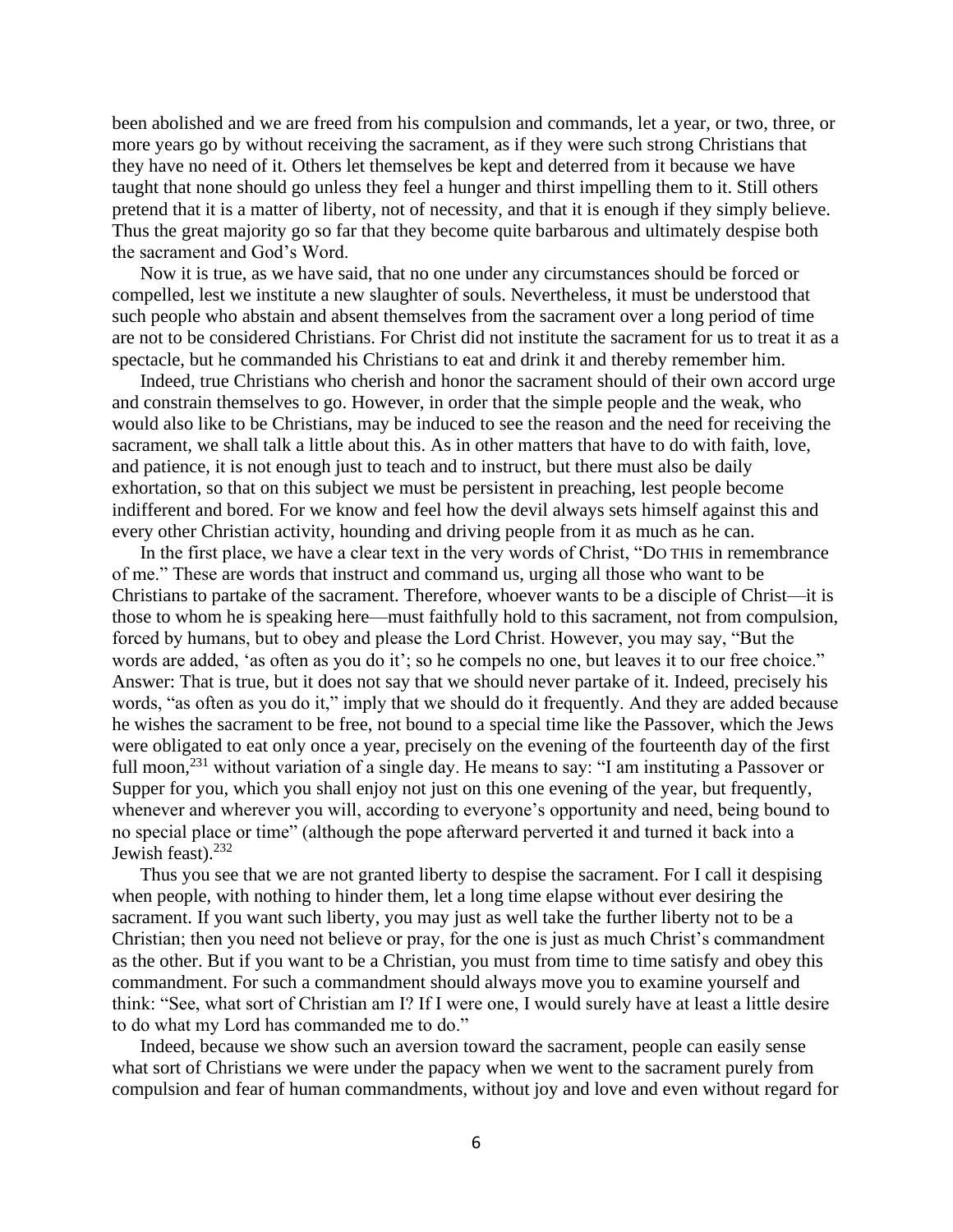Christ's commandment. But we neither force nor compel anyone, nor need anyone do so in order to serve or please us. What should move and induce you is that he desires it, and it pleases him. You should not let yourself be forced by human beings either to faith or to any good work. All we are doing is to urge you to do what you ought to do, not for our sake but for your own. He invites and incites you, and if you want to show contempt for his sacrament, you must answer for it yourself.

This is the first point, especially for the benefit of the cold and indifferent, that they may come to their senses and wake up. It is certainly true, as I have found in my own experience, and as everyone will find in his or her own case, that if a person stays away from the sacrament, day by day he or she will become more and more callous and cold and will eventually spurn it altogether. To avoid this, we must examine our heart and conscience and act like a person who really desires to be right with God. The more we do this, the more our heart will be warmed and kindled, and it will not grow entirely cold.

But suppose you say, "What if I feel that I am unfit?" Answer: This is my struggle as well, especially inherited from the old order under the pope when we tortured ourselves to become so perfectly pure that God might not find the least blemish in us. Because of this we became so timid that everyone was thrown into consternation, saying, "Alas, you are not worthy!" Then nature and reason begin to contrast our unworthiness with this great and precious blessing, and it appears like a dark lantern in contrast to the bright sun, or as manure in contrast to jewels; then because they see this, such people will not go to the sacrament and wait until they are prepared, until one week passes into another and one half-year into yet another. If you choose to fix your eye on how good and pure you are, to wait until nothing torments you, you will never go.

For this reason we must make a distinction here among people. Those who are impudent and unruly ought to be told to stay away, for they are not ready to receive the forgiveness of sins because they do not desire it and do not want to be righteous. The others, however, who are not so callous and dissolute but would like to be good, should not absent themselves, even though in other respects they are weak and frail. As St. Hilary has also said, "Unless a person has committed such a sin that he has to be expelled from the congregation and has forfeited the name of Christian, he should not exclude himself from the sacrament," lest he deprive himself of life.<sup>233</sup> People never get to the point that they do not retain many common infirmities in their flesh and blood.

People with such misgivings must learn that it is the highest art to realize that this sacrament does not depend upon our worthiness. For we are not baptized because we are worthy and holy, nor do we come to confession as if we were pure and without sin; on the contrary, we come as poor, miserable people, precisely because we are unworthy. The only exception would be the person who desires no grace and absolution and has no intention of improving.

But those who earnestly desire grace and comfort should compel themselves to go and allow no one to deter them, saying, "I would really like to be worthy, but I come not on account of any worthiness of mine, but on account of your Word, because you have commanded it and I want to be your disciple, regardless of my worthiness." This is difficult, however, for we always have this obstacle and hindrance to contend with, that we concentrate more upon ourselves than upon the words that come from Christ's lips. Nature would like to act in such a way that it may rest and rely firmly upon itself; otherwise it refuses to take a step. Let this suffice for the first point.

In the second place, a promise is attached to the commandment, as we heard above, which should most powerfully draw and impel us. Here stand the gracious and lovely words, "This is my body, given FOR YOU," "This is my blood, shed FOR YOU for the forgiveness of sins." These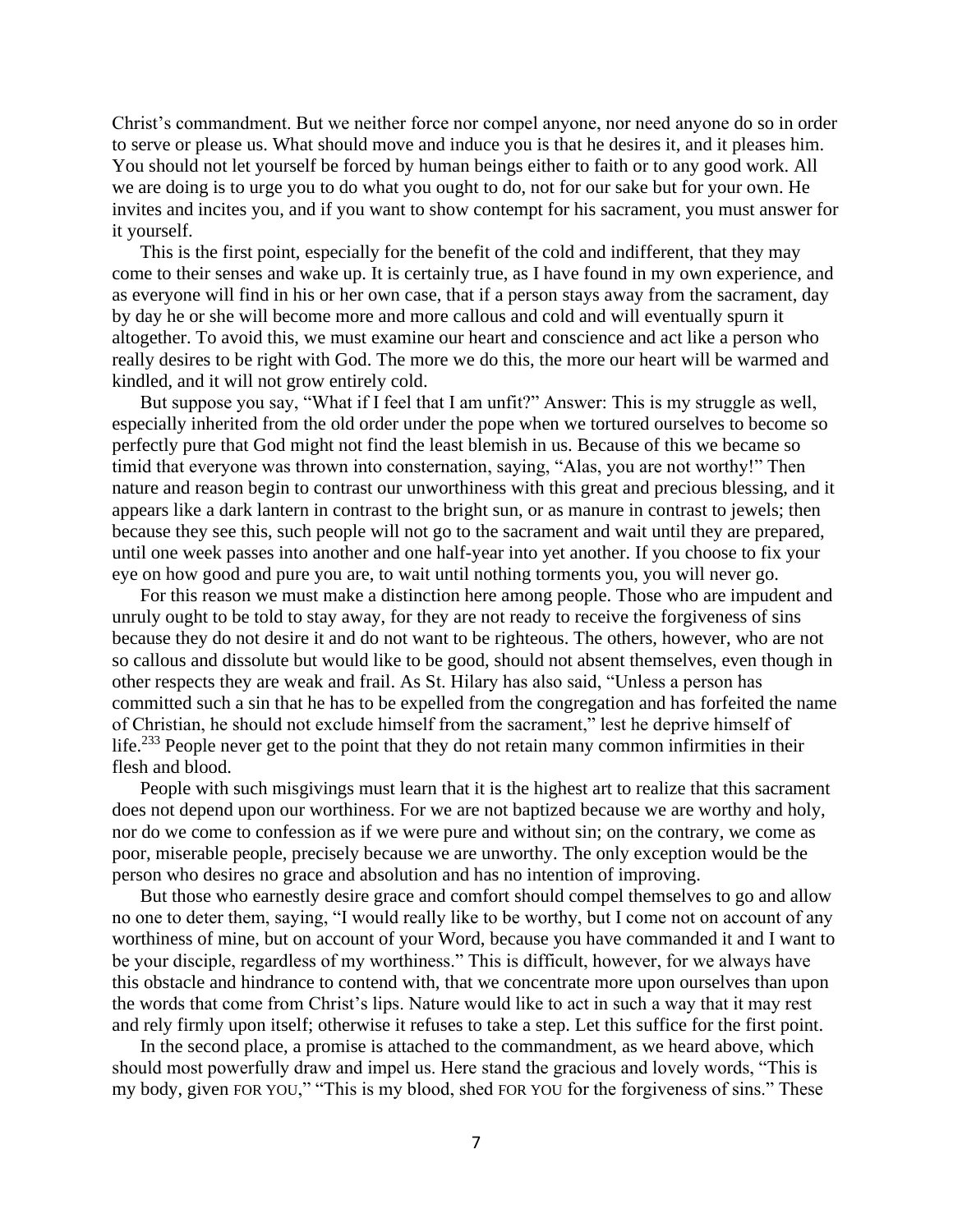words, as I have said, are not preached to wood or stone but to you and me; otherwise he might just as well have kept quiet and not instituted a sacrament. Ponder, then, and include yourself personally in the "YOU" so that he may not speak to you in vain.

For in this sacrament he offers us all the treasures he brought from heaven for us, to which he most graciously invites us in other places, as when he says in Matthew 11[:28\*]: "Come to me, all you that are weary and are carrying heavy burdens, and I will give you rest." Surely it is a sin and a shame that, when he so tenderly and faithfully summons and exhorts us for our highest and greatest good, we regard it with such disdain, neglecting it so long that we grow quite cold and callous and lose all desire and love for it. We must never regard the sacrament as a harmful thing from which we should flee, but as a pure, wholesome, soothing medicine that aids you and gives life in both soul and body. For where the soul is healed, the body is helped as well. Why, then, do we act as if the sacrament were a poison that would kill us if we ate of it?

Of course, it is true that those who despise the sacrament and lead unchristian lives receive it to their harm and damnation. To such people nothing can be good or wholesome, just as when a sick person willfully eats and drinks what is forbidden by the physician. But those who feel their weakness, who are anxious to be rid of it and desire help, should regard and use the sacrament as a precious antidote against the poison in their systems. For here in the sacrament you are to receive from Christ's lips the forgiveness of sins, which contains and brings with it God's grace and Spirit with all his gifts, protection, defense, and power against death, the devil, and every trouble.

Thus you have on God's part both the commandment and the promise of the Lord Christ. Meanwhile, on your part, you ought to be induced by your own need, which hangs around your neck and which is the very reason for this command, invitation, and promise. For he himself says [Matt. 9:12<sup>\*</sup>], "Those who are well have no need of a physician, but those who are sick," that is, those who labor and are burdened with sin, fear of death, and the attacks of the flesh and the devil. If you are burdened and feel your weakness, go joyfully to the sacrament and let yourself be refreshed, comforted, and strengthened. For if you wait until you are rid of your burden in order to come to the sacrament purely and worthily, you will have to stay away from it forever. In such a case he pronounces the verdict, "If you are pure and upright, you have no need of me and I also have no need of you." Therefore the only ones who are unworthy are those who do not feel their burdens nor admit to being sinners.

Suppose you say, "What shall I do if I cannot feel this need or if I do not experience hunger and thirst for the sacrament?" Answer: For those in such a state of mind that they cannot feel it, I know no better advice than that they put their hands to their bosom to determine whether they are made of flesh and blood. If you find that you are, then for your own good turn to St. Paul's Epistle to the Galatians and hear what are the fruits of your flesh: "Now the works of the flesh (he says) are obvious: adultery, fornication, impurity, licentiousness, idolatry, sorcery, enmity, strife, jealousy, anger, quarrels, dissensions, factions, envy, murder, drunkenness, carousing, and things like these."<sup>234</sup>

For this reason, if you cannot feel the need, at least believe the Scriptures. They will not lie to you, since they know your flesh better than you yourself do. Yes, and St. Paul concludes in Romans 7[:18\*], "For I know that nothing good dwells within me, that is, in my flesh." If St. Paul speaks this way of his own flesh, let us not wish to be better or holier. But the fact that we do not feel it is all the worse, for it is a sign that ours is a leprous flesh, which feels nothing although it rages with disease and gnaws away at itself. As we have said, even if you are so utterly dead in sin, at least believe the Scriptures, which pronounce this judgment upon you. In